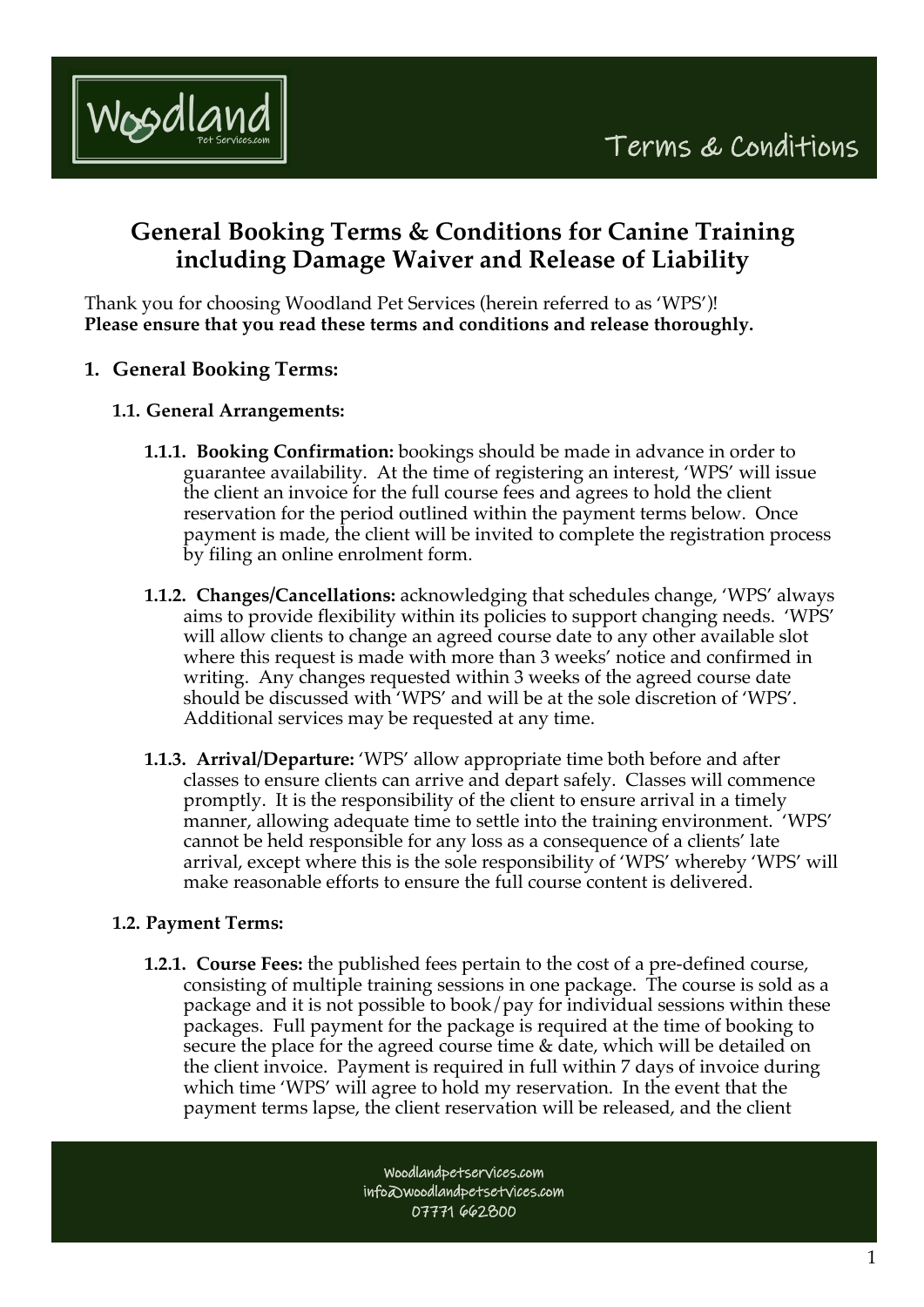

should contact 'WPS' to confirm course availability before making payment. Payment is requested by bank transfer except where agreed in advance.

**1.2.2. Refunds:** the course fee is non-refundable, as are the costs associated with any individual session that the client may be unable to attend for whatever reason within the package.

#### **1.3. General Welfare:**

- **1.3.1. Vaccinations:** it remains the client's responsibility to ensure that a canine is appropriately vaccinated for the planned activities. It is the client's responsibility to discuss any vaccination requirements with a vet prior to attending any 'WPS' activity.
- **1.3.2. Seasons:** If a bitch comes into season part way through any course being undertaken with 'WPS', please contact 'WPS' immediately such that alternative arrangements can be discussed. A bitch in season should not attend any 'WPS' activity for the duration.
- **1.3.3. Canine Medical Conditions:** please notify 'WPS' immediately if there are any changes to a canine's medical condition such that appropriate adjustments/ control measures can be discussed where reasonably possible.
- **1.3.4. Canine Behaviour:** please notify 'WPS' immediately if there are any changes in a canine's behaviour such that appropriate adjustments/control measures can be discussed where reasonably possible.

#### **1.4. Socialisation:**

**1.4.1. Canine Socialisation Consent:** by entering into this agreement, the client confirms that there is no known reason why a canine should not partake in socialisation activities with other canines and that the client is providing consent for them to do so. This does not affect the clients' right to prevent or withdraw a canine, without warning, from entering into these activities at any time for any reason.

## **2. General Data Protection Regulation (GDPR):**

**2.1. Collection and Processing of Personal Data:** by entering into this agreement, I am providing permission for 'WPS' to collect and process my personal data for the limited purposes of record-keeping/communications/marketing associated with or relating only to canine related services and the NHS Test and Trace programme. 'WPS' hereby agrees not to share this data with any third party except where prior permission is granted. Under the terms of General Data Protection Regulation (GDPR), I am aware that I have an express right to withdraw this consent at any

> Woodlandpetservices.com info@woodlandpetsetvices.com 07771 662800